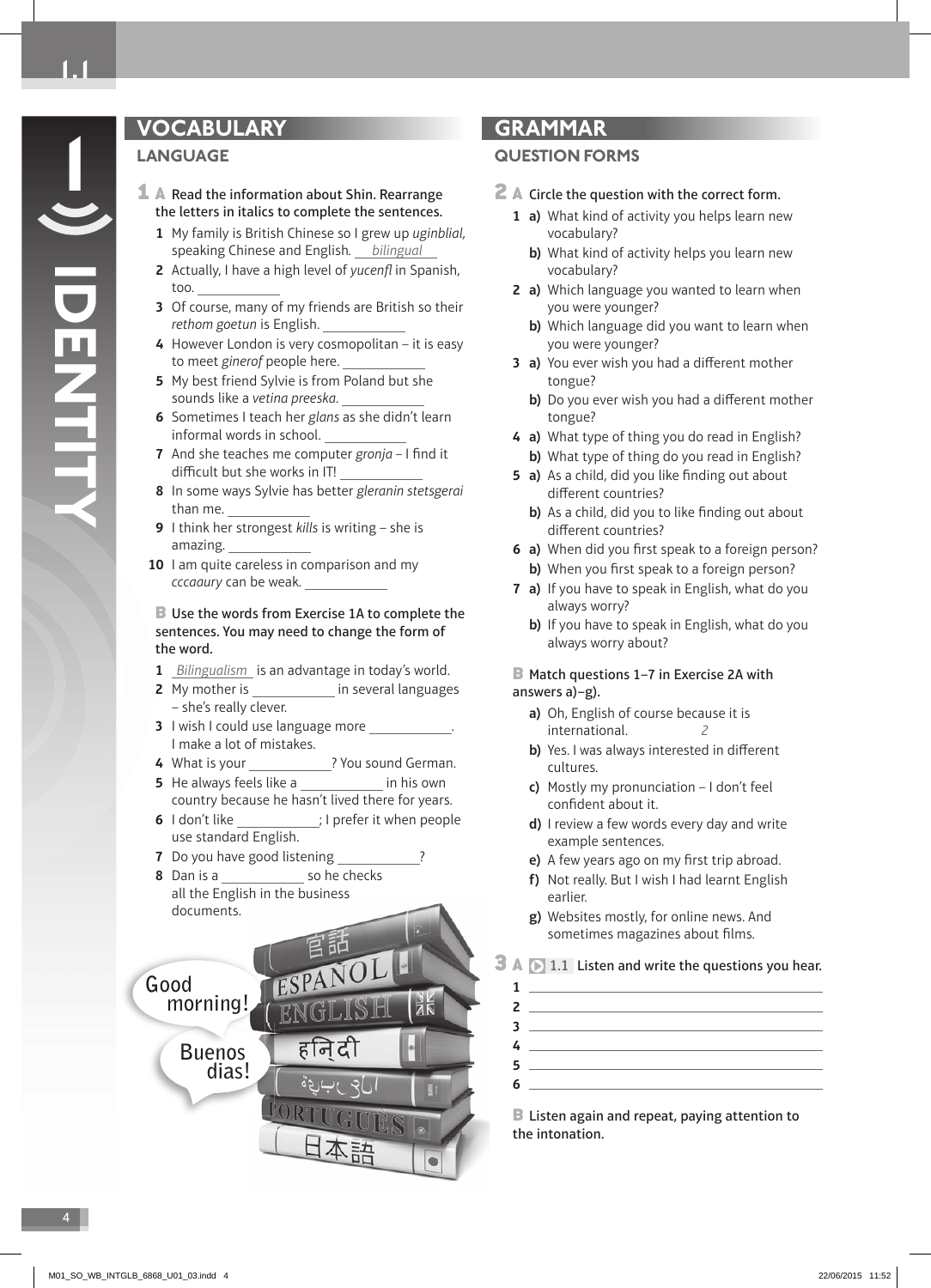# **LISTENING**

# $\overline{4}$  A  $\overline{1}$  1.2 Listen to three people answering the questions below. Write their answers.

 Which language did you learn? How did you learn it?

**Which? How?** Maria Ahmed Jessie

### **B** Listen again and answer the questions.

- **1** Which country outside Europe did Maria visit?
- **2** What is her job now?
- **3** Where did Ahmed move to?
- **4** How did he communicate to start with?
- **5** Why does Jessie think British people don't learn other languages?
- **6** Which country did she live in for a while?

C Read the extracts from the recording. What do you think the words and phrases in bold mean? Match them with meanings a)–f).

**1** … they were really keen for me to learn English …

- **2** It was a culture shock …
- **3** ... living in Beirut always felt very cosmopolitan.
- **4** But I did some part-time Dutch lessons …
- **5** … we aren't brilliant at learning new languages.
- **6** I picked it up in my day-to-day life.
- **a**) a feeling of confusion when in a new and different country
- **b)** extremely intelligent or skilled
- **c)** for only part of a day or a week
- **d)** very interested, wanting to do something very much
- **e)** to learn informally without lessons by exposure
- f) having people from different parts of the world

# **WRITING**

### **EMAILS OF INTRODUCTION; LEARN TO WRITE FORMAL AND INFORMAL EMAILS**

- 5 A Read the purposes of two emails. Which email needs to be formal?
	- **1** Introduce myself to a member of my host family in Spain before I visit.
	- **2** Introduce myself as the new chairperson of the Teachers' Association.

#### B Read the emails and underline the correct alternatives.

**1.1**

To: psanchez@yoohoo.es

Subject: hi!

From: danielagjones@hitmail.com

1 Hi Pilar/Dear Madam Pilar,

2 I am writing to greet you./How are you? As you know, I'm going to stay with you this summer. I <sup>3</sup>have decided to/thought I'd send an email to introduce myself. My name's Daniela, but my friends call me Danny, and I hope you will, too.

I'm eighteen years old and at university here in Manchester, studying Business and Economics. I've got lots of hobbies. I love horse-riding, swimming, listening to music, and I also play the flute. My favourite hobby, though, is dancing. I <sup>4</sup>am particularly keen on/really like samba and salsa.

I 5 can't wait to stay/look forward to staying with you in Spain, though my Spanish isn't very good! 6 Hope/I do hope to hear from you soon.

Danny

To: membership@taas.com Subject: Introductions From: hatquistj@ltsu.edu 7 *Dear members/Hello everybody*, 8 *I'm writing to say hi/I am writing to introduce myself*. As many of you know, I will begin in the role of chairperson of the Teachers' Association of Amlen State at the end of this month. 9 *I would like to take this opportunity/I really want* to outline my major plans for

the Association over the coming year. I am a maths and physics teacher. I have been in the profession for over forty years in a variety of roles: teacher, administrative assistant, head teacher and school inspector.

My first priority is to increase membership. In the last six years we have seen a decrease of almost 30% in our numbers. I have various proposals for achieving this, which 10*I'll tell you about/I will explain* during our first meeting next month.

<sup>11</sup>*I look forward to working with you all/See you all soon*. <sup>12</sup>*All the best/Yours sincerely*,

Jacqueline Hatquist

#### $\mathbb C$  Read the instructions and write an email (120–150 words).

 You are going on an adventure trip for students of English. You will join ten other students from all over the world on a one-month tour of India. The tour will include cultural visits and two hours of English lessons every day. Write an email of introduction to the other students.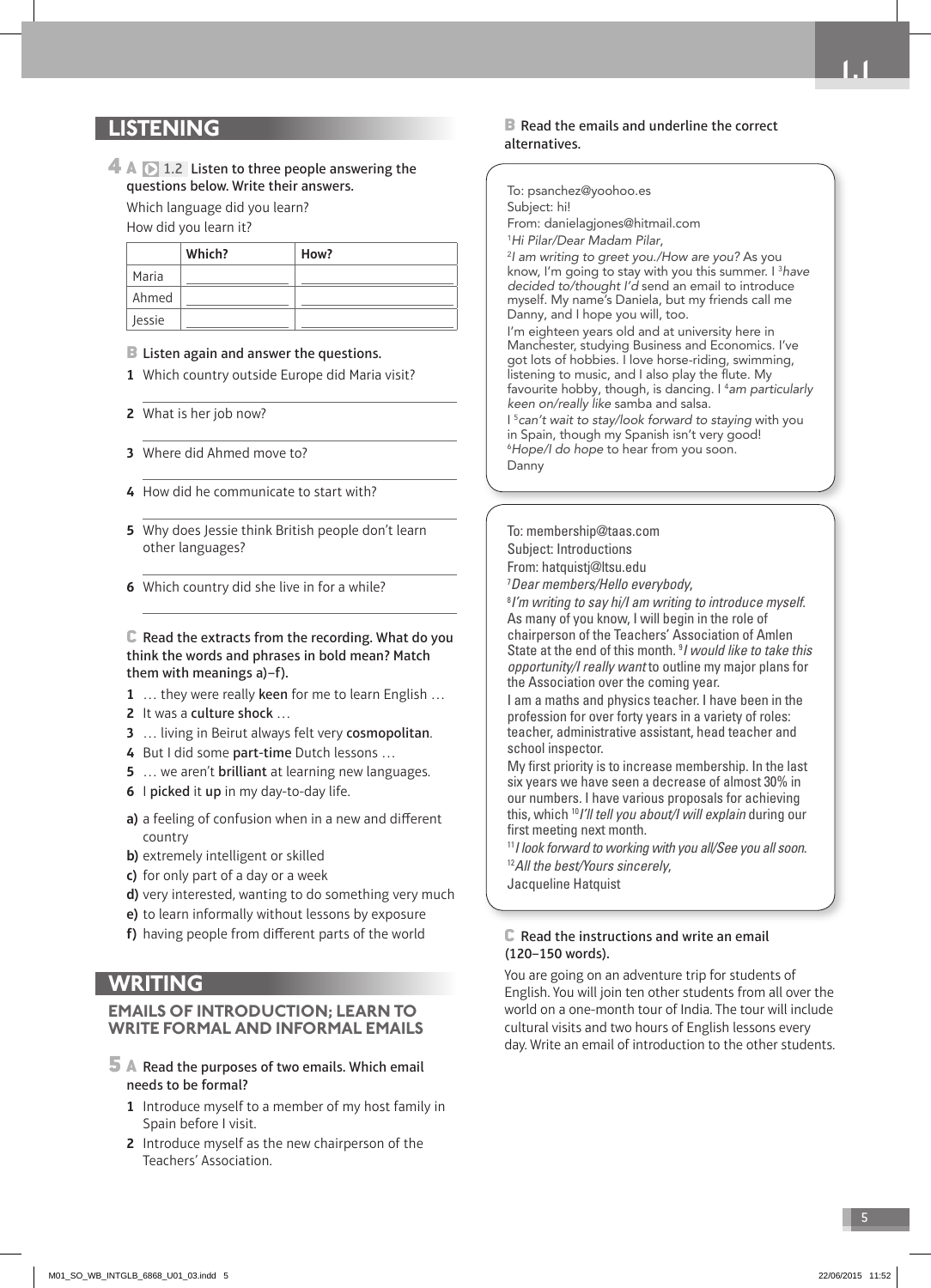# **VOCABULARY**

## **RELATIONSHIPS**

 $\perp$  A Put the words in the box into categories 1-4.

employee fiancée fiancé classmate pupil boss team-mate godfather godmother member

- **1** Person you work with:
- **2** Person who studies with you:
- **3** Person you are close to (almost family):
- **4** Person you do a hobby with:

### **B** Complete the sentences with the words in Exercise 1A.

- **1** This is Marianna, my . We're getting married next year.
- **2** Dave is my \_\_\_\_\_\_\_\_\_\_\_\_\_. We're both in Year 12 at Cokethorpe High School.
- **3** She asked her for some time off work, but he said no.
- **4** I'm a of a swimming club. We meet twice a week at the sports centre.
- **5** Luisa got 100% in her exam. She's the best in my class.
- **6** He's an of GEO Foods. He's been there for six years.
- **7** When I was born, my father asked John, his best friend, to be my \_\_\_\_\_\_\_\_\_\_
- **8** Leticia is my \_\_\_\_\_\_\_\_\_\_\_\_\_. We play in the same basketball team.

### 2 A Underline the stressed syllable in the words in italics.

- **1** He was an employee here.
- **2** I had a wonderful *mentor*.
- **3** All pupils wear a uniform.
- **4** We were team-mates for years.
- **5** Have you met my fiancée?
- **6** Talk to your partner.
- **7** She's my godmother.
- **8** That club is for members only.

**B**  $\triangleright$  1.3 Listen and check. Then listen and shadow the sentences (say them at the same time).

# **GRAMMAR**

## **REVIEW OF VERB TENSES**

- 3 Complete the conversations with the correct form of the verbs in brackets.
	- **1** A: I need a holiday, but flights  $\qquad$  (be) always expensive at this time of year.
		- **B:** That's true, but  $I$  \_\_\_\_\_\_\_\_\_\_\_\_\_\_\_\_ (find) a cheap flight to Mexico on the net yesterday.
	- **2** A: Grace \_\_\_\_\_\_\_\_\_\_\_\_\_ (win) the lottery last week! B: That's right. She \_\_\_\_\_\_\_\_\_\_\_\_\_ (sleep) when her brother called to tell her.
	- **3** A: I (not like) football.  $B: Why ________ you ________ (not tell)$
	- me earlier? The tickets cost £70 each! **4** A: you (hear) about the accident last week?
		- B: Yes, the boys \_\_\_\_\_\_\_\_\_\_\_\_\_ (drive) along Court Street when a motorbike hit the car.
	- **5** A:  $\sqrt{6}$  you  $\sqrt{6}$  (need) somewhere to stay? I have a spare room.
		- B: No, it's OK. I $\sqrt{ }$  (stay) with my sister.
	- **6** A: I (read) a novel called The Luminaries at the moment.
		- B: Oh yes. I found it so boring that I (not finish) it.
	- **7** A: I like an early start, so I \_\_\_\_\_\_\_\_\_\_\_\_ (get up) at six every morning.
		- B: Me too. I always \_\_\_\_\_\_\_\_\_\_\_\_\_\_\_ (leave) the house by seven.
	- **8** A: John! Are you ready? We \_\_\_\_\_\_\_\_\_\_\_\_\_ (wait) for you!
		- B: OK, here I am! Sorry about that. I (look) for my hat! I couldn't find it anywhere.

## 4 Match beginnings a) and b) with endings i) and ii).

- **1 a)** Do you use the computer? ii
	- **b)** Are you using the computer? i
	- **i)** I need it for a few minutes.
	- **ii)** Or is everything done by phone?
- **2 a)** She tries to work
	- **b)** She's trying to work
	- **i)**, so please be quiet.
	- **ii)** on her book for two hours every day.
- **3 a)** It doesn't snow
	- **b)** It isn't snowing,
	- **i)** much in New Mexico.
	- **ii)** so we can go out now.
- **4 a)** What are you doing
	- **b)** What do you do
	- **i)** for a living?
	- ii) now? Do you want to go for a coffee?
- **5 a)** He was playing squash
	- **b)** He played squash
	- **i)** for the team last year.
	- **ii)** when he broke his ankle.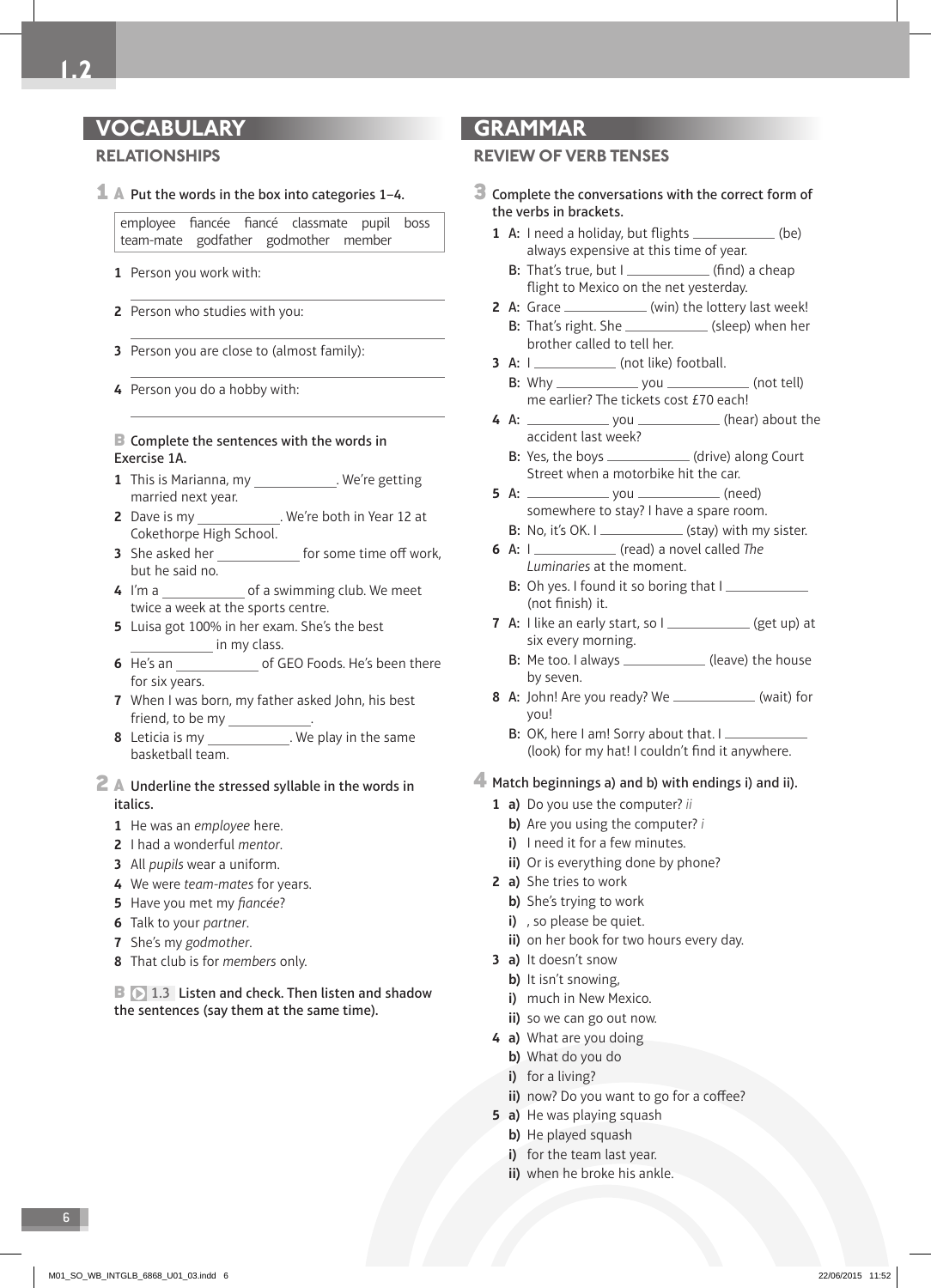# **READING**

### 5 A Do you think statements 1–4 are about men or women? Who said them: men or women?

- **1** They do things first, and think about the risks later.
- **2** They remember useless information.
- **3** They notice when something is dirty or needs replacing.
- **4** They always remember birthdays and anniversaries.
- B Read the text below and check.

#### $\mathbb C$  Write the name of the person who makes similar statements to the ones below.

- **1** Men hate to say, 'I don't know'. Aisha
- **2** Men cannot 'multitask'; they can only concentrate on one thing at a time.
- **3** Men are very direct when they need something.
- 4 Women are more fluent than men when they speak.
- **5** Women are more maternal; they understand what is good for young children.
- **6** Women have better memories for dates than men.
- $\Box$  Find words in the text to match definitions 1–5.
- **1** the ability to see the position, size or shape of things (paragraph 2)
- **2** give you the tools or abilities that you need (paragraph 2)
- **3** more or to a greater degree (paragraph 3)
- **4** not closely (paragraph 5)
- **5** natural abilities or feelings that make people and animals know something (paragraph 7)

# **VOCABULARY** *PLUS*

## **COLLOCATIONS**

- $6$  Complete the phrases with go, take, get or do. Use each verb three times.
	- **1** get a job **2** \_\_\_\_\_\_ off coffee  **3** part in a quiz  **4** some research **5** \_\_\_\_\_ my homework **6** on with people **7** grey **8** \_\_\_\_\_ her a favour **9** *<u>exercises</u>* responsibility **10** angry 11 \_\_\_\_\_\_ up the guitar  **12** for a walk

#### chatzone<sup>1</sup>

#### Men and Women – What They Say About Each Other

- 1) The battle of the sexes has probably been going on since the first caveman left his dirty dishes on the floor of the cave. A subject of endless discussion, it has inspired a million jokes and articles and almost as many books.
- However, a recent study tells us that men and women really 2 do think differently. Our brains are built in a different way. The results of the study suggest that men have better spatial perception (driving, ball sports), while women's brains equip them better for remembering words and speaking fluently.
- The scientists examined only a small part of the brain, and they 3 say that further research needs to be done. Here at chatzone1 we have done some less scientific research. We asked people, 'What are the differences between the sexes?' Here are their answers.

#### What women say about men

4) Men remember useless information, like how fast an aeroplane can go, even if they'll never fly one. (Heather) If you ask a man a question, he'll always have an answer, even if it's the wrong one. (Aisha)

Men do things first, and think about the risks later. (Candy)

 Men cannot watch sport on TV and talk to women at the same time. (Mai)

#### What men say about men

Men know that common house spiders aren't as dangerous 5 as rattlesnakes. (Daniel)

Men can drive without looking at themselves in the mirror every ten seconds. (Ron)

Men can watch a whole film without interrupting to ask, 'Who is he?' 'What's her job?' 'Does he like her?' (Alfred)

When men want something, they ask for it instead of making a comment distantly related to the subject and hoping their partner will guess what the real subject is. (Guy)

#### What men say about women

Women couldn't invent weapons that kill, only weapons that 6 make you feel really guilty until you say sorry. (Kent)

While men speak in sentences, women speak in paragraphs. (Sergio)

 Women are happy to own twenty CDs, while men need 200. (Steve)

Women order salad, then eat the man's chips. (Kazeem)

#### What women say about women

 Women have natural instincts about what is dangerous for 7 babies. (Linda)

 Women notice when something is dirty or needs replacing. (Carol)

 Only women can understand other women. (Xun) Women have a calendar in their brains: we remember birthdays and anniversaries easily. (Avril)